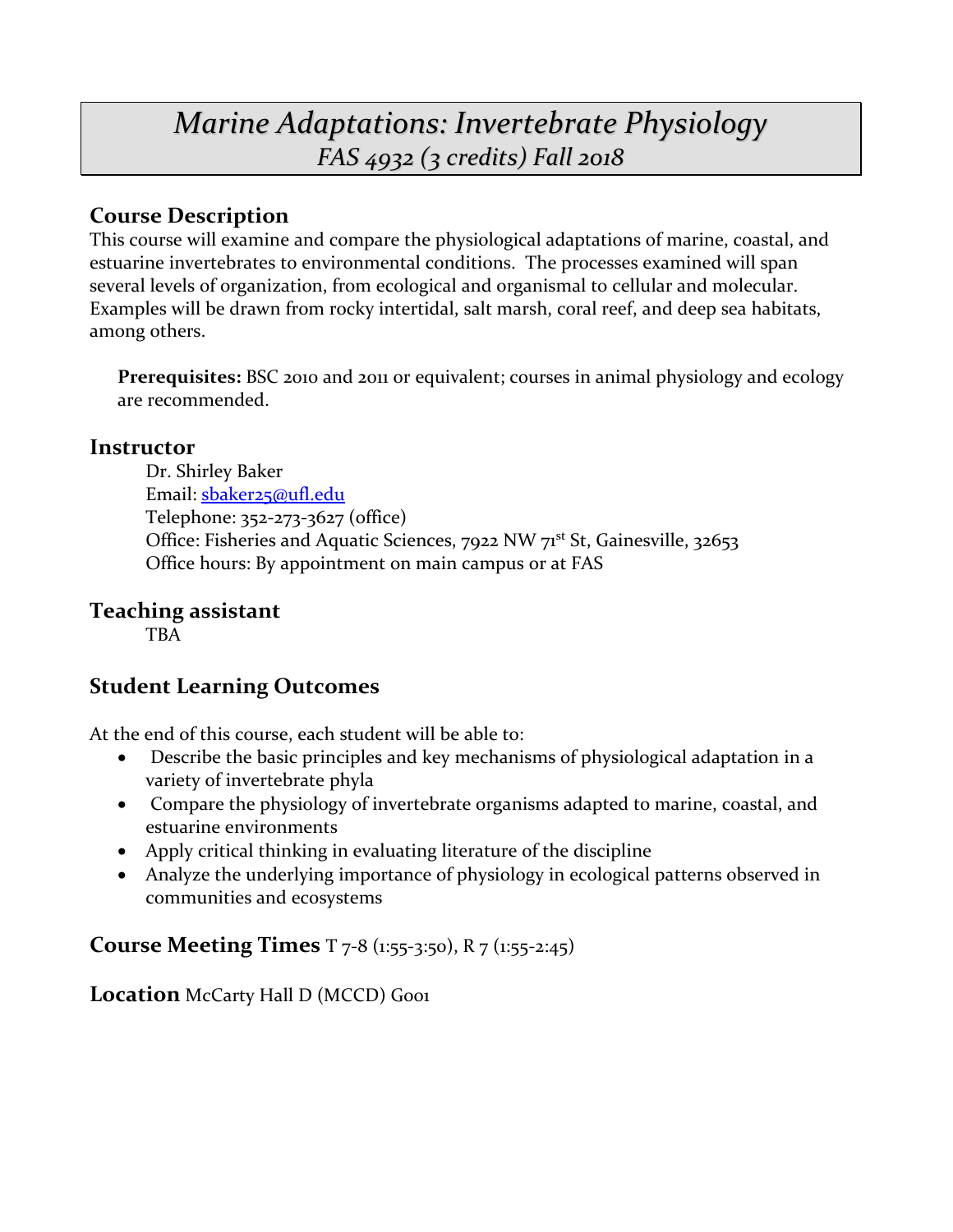### **Required Texts/Readings**

1. There is no required textbook for this course. However, the following textbook is highly recommended; reading appropriate sections before the corresponding lecture will help clarify the topics discussed. This book can be purchased new, used, as an ebook, or as a rental, from a variety of online vendors.

Willmer, Pat, Graham Stone, and Ian Johnston. 2005. Environmental Physiology of Animals, 2nd Edition. Wiley-Blackwell.

2. Relevant readings from journals or other media will be required for discussion sessions.

### **Class Format, Policies on Attendance and Assignments**

#### **Contacting the instructor and/or TA:**

Please use the Canvas message system. Messages sent by email or posted in the Canvas discussion area may not come to our attention.

#### **Course format:**

This course will consist primarily of lecture and discussion sessions. Students are expected to have read assigned materials prior to class.

#### **Attendance policy:**

Class participation facilitates learning. Regular attendance and participation in lecture and discussion is expected. Absent students are responsible for acquiring missed lecture notes.

#### **Late assignment policy:**

Late materials will have 10% of the total possible points deducted for every day late.

#### **Quiz policy:**

Once a quiz closes, it will NOT be reopened.

### **Please check** *Announcements* **in Canvas on a regular basis**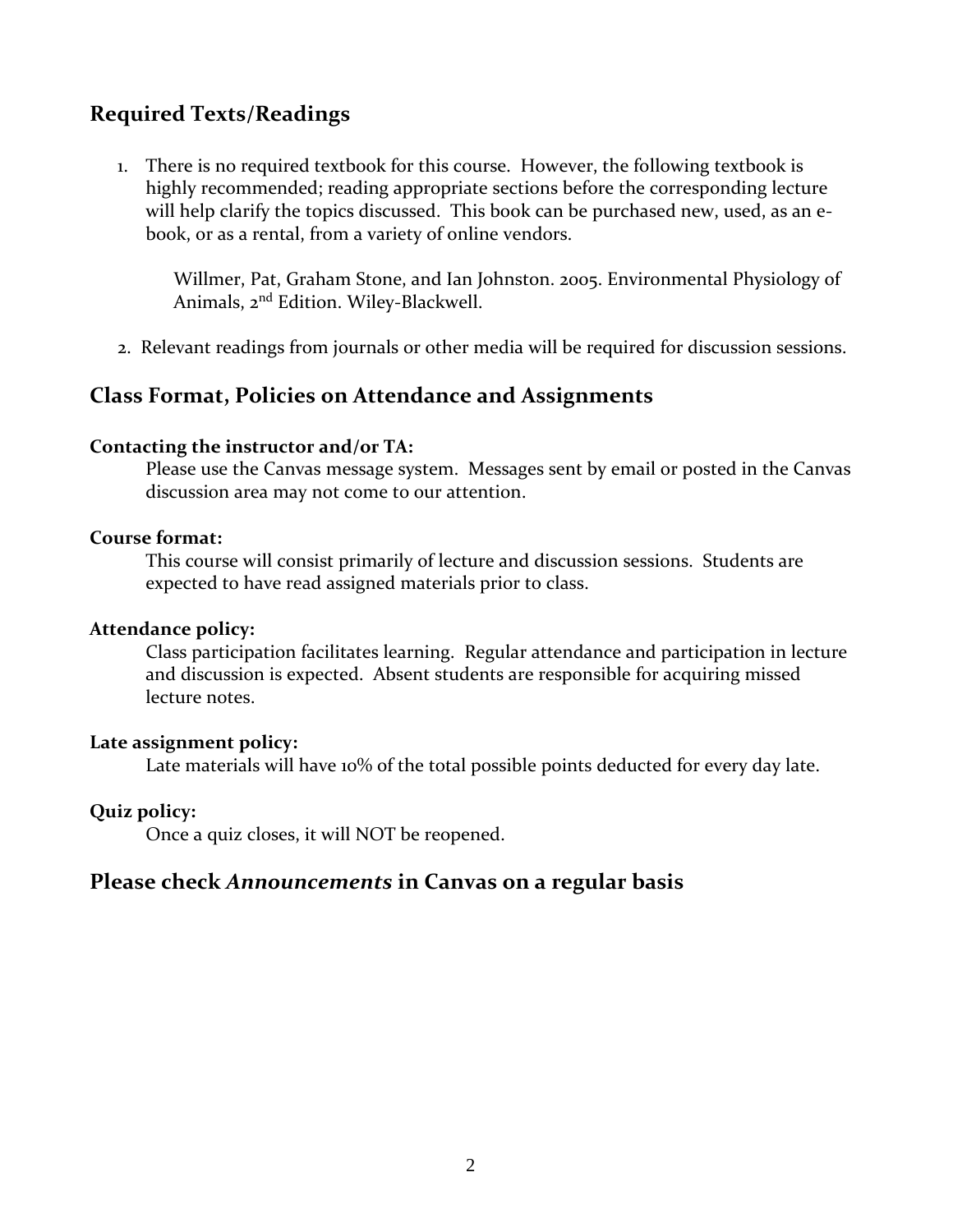### **Assignments**

**Critical reading questions: 13 @ 3 points each.** A critical thinking writing assignment associated with the discussion paper will be due at noon on *Discussion* days (see schedule). Questions will be posted on Canvas the week prior to their due date and must be submitted in Canvas.

**Discussion participation: 13 @ 3 points each.** The class will discuss papers from the primary literature, which will be made available on Canvas during the week prior to the discussion. Students will be expected to read the papers prior to class and to *actively participate in every discussion*. There will be 15 discussion weeks. During two of the weeks, the student will be graded as a Discussion Leader; these weeks will not double-count. During weeks 15 and 16, Discussion participation will involve interacting with graduate student presenters. Further expectations will be provided. Students who anticipate missing a discussion session must contact the instructor *prior* to class. Unexcused absences will result in a score of zero for that day's discussion session.

**Discussion Leadership: 2 @ 6 points each.** Twice during the semester, students (individuals or pairs, depending on class size) will be expected to lead the literature discussion session. A schedule of assigned leadership weeks will be posted in Canvas.

**Quizzes: 7 @ 6 points each.** Quizzes will be administered through Canvas (see schedule). Quizzes will consist of multiple choice, short answer, and short essays. Questions will be "open notes" but will require critical thinking, integration, and application of interdisciplinary concepts. Quizzes will open and close on the dates noted.

**Assignments: 30 points.** Students will develop a "**Species Profile**" over the course of the semester. Each of four assignments must be submitted to Canvas by midnight on the due date (see schedule). Assignment #1: The instructor will approve the species selected and provide feedback. Beginning with Assignment #2, writing will be edited by the instructor/TA, and returned via Canvas. When submitting the following assignment (e.g., Assignment #3), students are expected to submit the new section as well as correct the previous section (e.g., Assignment #2). Each assignment will add to the Species Profile. Primary scientific literature must be cited; *a limited number of web sites may be used*. Further details and a grading rubric will be provided.

Assignment #1: Species selection, brief outline, and list of potential resources, **3 pts** Assignment #2: Introduction to species – taxonomy and species characteristics, **9 pts** Assignment #3: Adaptation to a physiological challenge, **12 pts** Assignment #4: Final submission, **6 pts**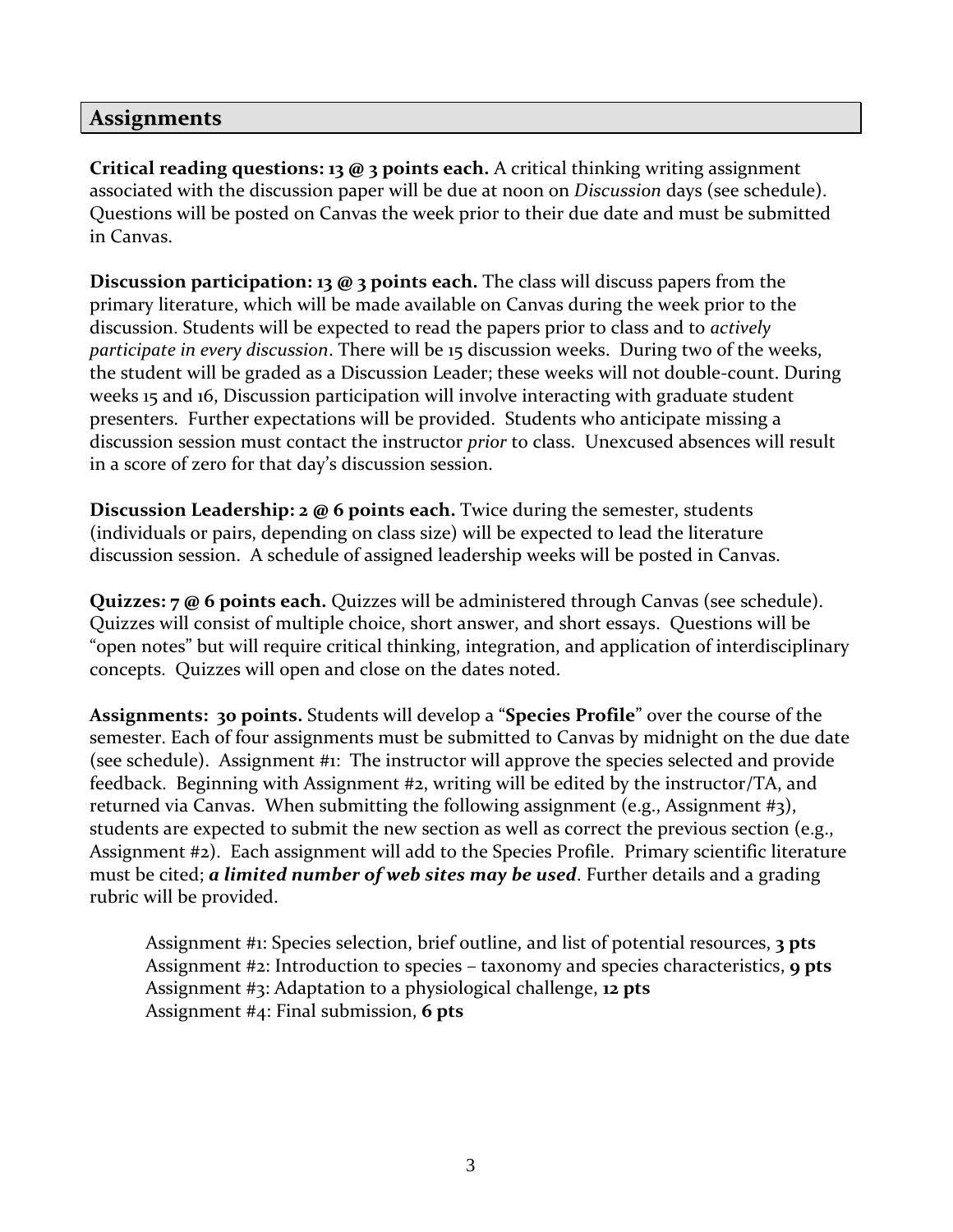## **Evaluation of Student Learning**

Critical reading questions, 13 @ 3 points each 39 points Discussion participation, 13 @ 3 points each 39 points Discussion leadership, 2 @ 6 points 12 points Quizzes, 7 @ 6 points each 42 points Writing assignments,  $4 \omega$  variable points 30 points **TOTAL 162 points**

### **Grading Scale**

Final grades will be assigned based on the percentage of total points earned. For additional information on UF grading policies, see <https://catalog.ufl.edu/ugrad/current/regulations/info/grades.aspx>

A (93-100%), A- (90-92), B+ (86-89%), B (82-85%), B- (78-81%), C+ (74-77%), C (67-73%), C-  $(63-66\%)$ , D+ $(59-62\%)$ , D $(55-58\%)$ , D- $(51-54\%)$  and E $(<50\%)$ .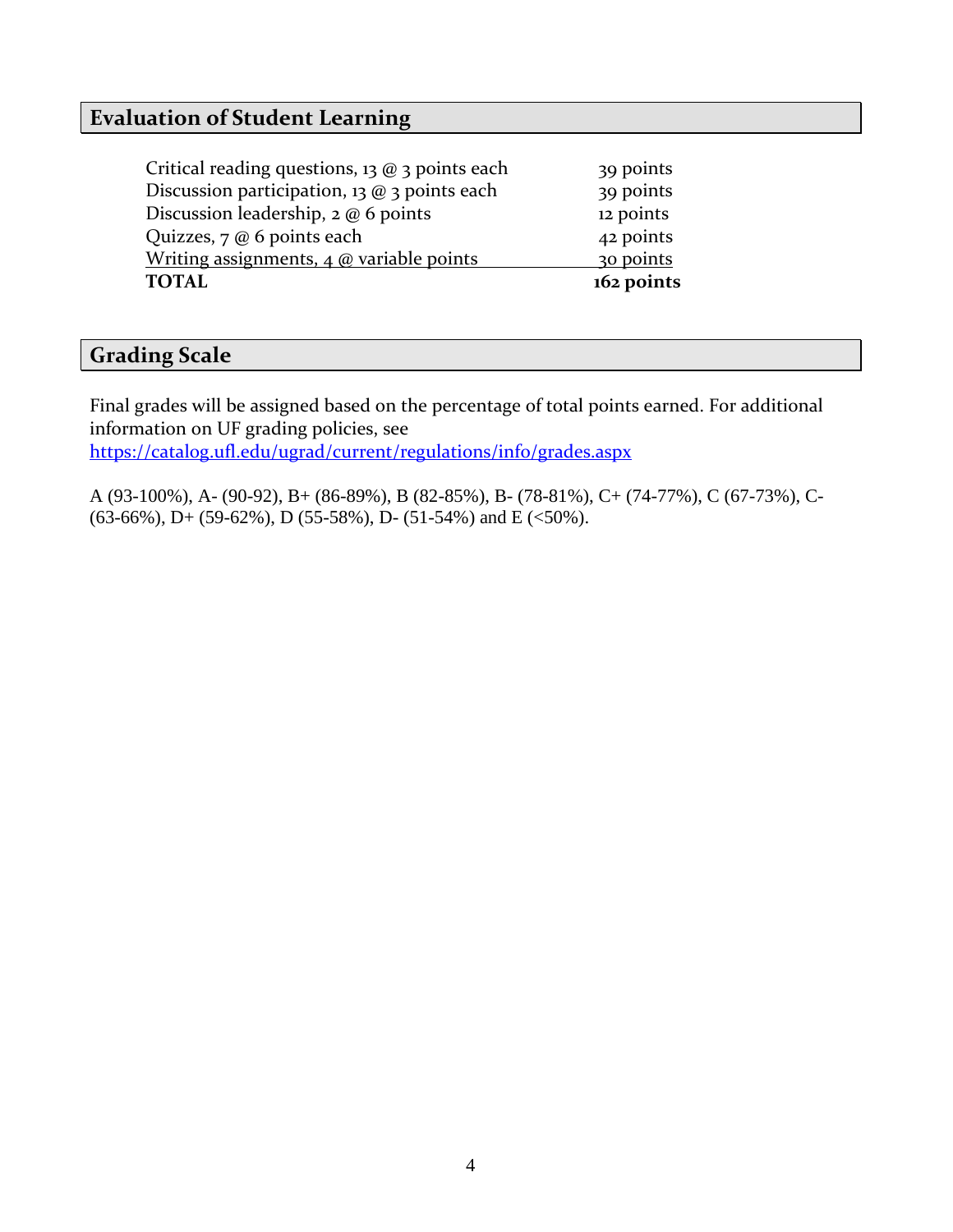| <b>Schedule</b>         |                |                                                   |                                  |  |
|-------------------------|----------------|---------------------------------------------------|----------------------------------|--|
| Week                    | Date           | <b>Topic</b>                                      | <b>Assignments</b>               |  |
| $\mathbf{1}$            | 23 August      | <b>Introduction to the course</b>                 |                                  |  |
| $\overline{2}$          | 28             | <b>Metabolism</b>                                 | <b>Reading Q wk 2</b>            |  |
|                         |                | Discussion wk2                                    | Due noon                         |  |
|                         | 30             | <b>Assignment expectations</b>                    | Quiz wks 1 & 2                   |  |
|                         |                |                                                   | Opens midnight                   |  |
| $\overline{3}$          | 4 September    | <b>Adaptations in context: Invertebrate phyla</b> | <b>Reading Q wk 3</b>            |  |
|                         |                | and habitats                                      | Due noon                         |  |
|                         |                | Discussion wk 3                                   |                                  |  |
|                         |                |                                                   | Quiz wks 1& 2<br>Closes midnight |  |
|                         | 6              |                                                   |                                  |  |
|                         |                |                                                   |                                  |  |
| $\overline{\mathbf{4}}$ | 11             | <b>Life in Fluid</b>                              | <b>Reading Q wk 4</b>            |  |
|                         |                | Discussion wk 4                                   | Due noon                         |  |
|                         |                |                                                   | <b>Assignment #1</b>             |  |
|                         |                |                                                   | Due midnight                     |  |
|                         | 13             |                                                   | Quiz wks 3 & 4                   |  |
|                         |                |                                                   | Opens midnight                   |  |
| 5                       | 18             | <b>Sensory adaptations</b>                        | <b>Reading Q wk 5</b>            |  |
|                         |                | Discussion wk 5                                   | Due noon                         |  |
|                         |                |                                                   |                                  |  |
|                         |                |                                                   | Quiz wks 3 & 4                   |  |
|                         |                |                                                   | Closes midnight                  |  |
|                         | 20             |                                                   |                                  |  |
| 6                       | 25             | <b>Feeding and digestion</b>                      | <b>Reading Q wk 6</b>            |  |
|                         |                | Discussion wk 6                                   | Due noon                         |  |
|                         | 27             |                                                   | Quiz wks 5 & 6                   |  |
|                         |                |                                                   | Opens midnight                   |  |
| $\overline{7}$          | 2 October      | <b>Symbioses</b>                                  | <b>Reading Q wk 7</b>            |  |
|                         |                | Discussion wk 7                                   | Due noon                         |  |
|                         |                |                                                   |                                  |  |
|                         |                |                                                   | Quiz wks $5 & 6$                 |  |
|                         | $\overline{4}$ |                                                   | Closes midnight                  |  |
|                         |                |                                                   |                                  |  |
| 8                       | 9              | <b>Respiration</b>                                | <b>Reading Q wk 8</b>            |  |
|                         |                | Discussion wk 8                                   | Due noon                         |  |
|                         |                |                                                   |                                  |  |
|                         |                |                                                   | <b>Assignment #2</b>             |  |
|                         |                |                                                   | Due midnight                     |  |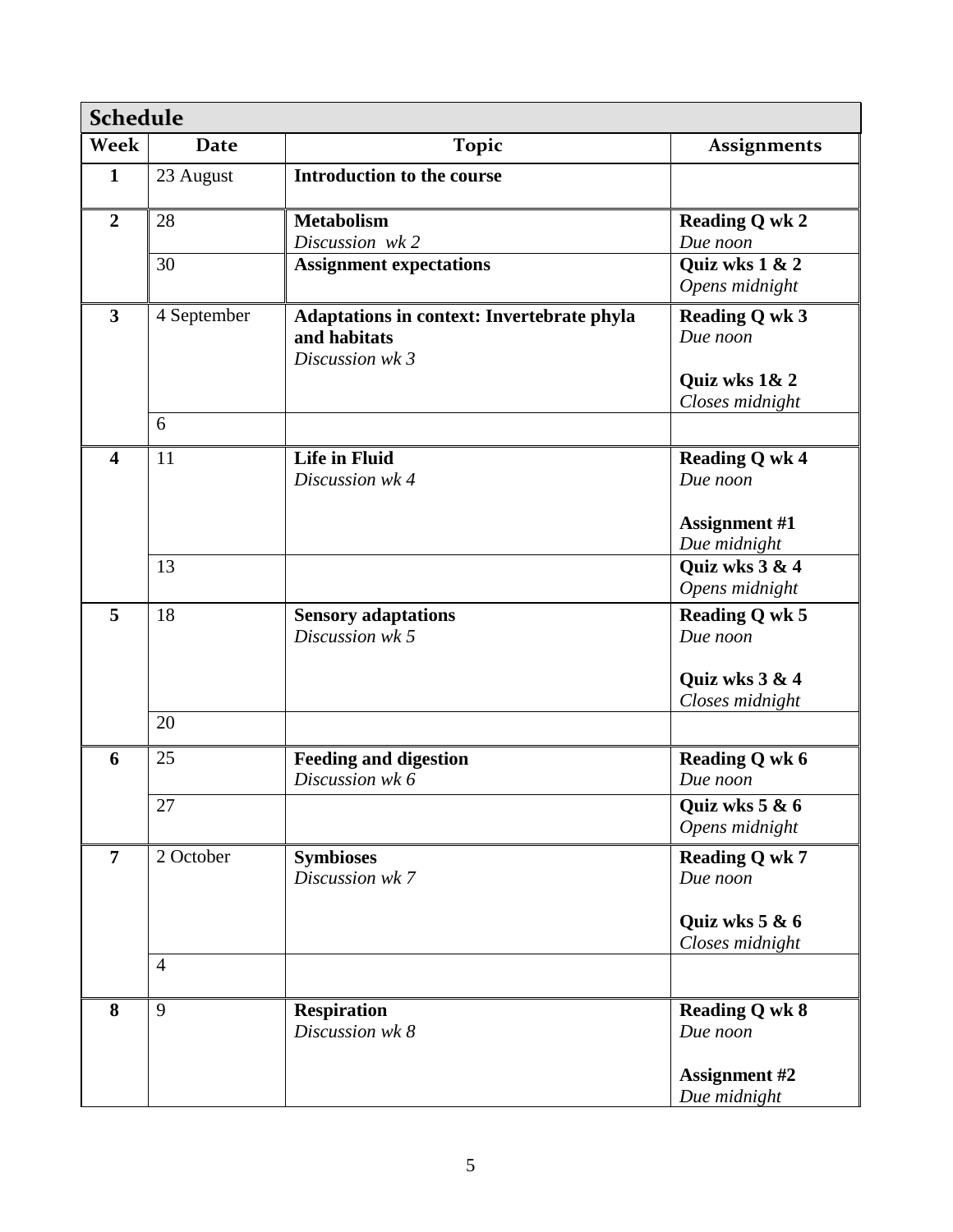|    | 11         |                                                   | Quiz wks 7 & 8                       |
|----|------------|---------------------------------------------------|--------------------------------------|
|    |            |                                                   | Opens midnight                       |
| 9  | 16         | <b>Thermal adaptations</b><br>Discussion wk 9     | <b>Reading Q wk 9</b><br>Due noon    |
|    |            |                                                   | Quiz wks 7 & 9<br>Closes midnight    |
|    | 18         |                                                   |                                      |
| 10 | 23         | <b>Salt and water balance</b><br>Discussion wk 10 | <b>Reading Q wk 10</b><br>Due noon   |
|    | 25         |                                                   | Quiz wks 9 & 10<br>Opens midnight    |
| 11 | 30         | <b>Deep Sea</b><br>Discussion wk 11               | <b>Reading Q wk 11</b><br>Due noon   |
|    |            |                                                   | Quiz wks $9 & 10$<br>Closes midnight |
|    | 1 November |                                                   |                                      |
| 12 | 6          | <b>Oxygen limitation</b><br>Discussion wk 12      | <b>Reading Q wk 12</b><br>Due noon   |
|    |            |                                                   | <b>Assignment #3</b><br>Due midnight |
|    | 8          |                                                   | Quiz wks 11 & 12<br>Opens midnight   |
| 13 | 13         | <b>Climate change</b><br>Discussion wk 13         | <b>Reading Q wk 13</b><br>Due noon   |
|    |            |                                                   | Quiz wks 11 & 12<br>Closes midnight  |
|    | 15         |                                                   |                                      |
| 14 | 20         | <b>Extreme habitats</b><br>Discussion wk 14       | <b>Reading Q wk 14</b><br>Due noon   |
|    | 22         | Thanksgiving<br>No class                          | Quiz wks 13 & 14<br>Opens midnight   |
| 15 | 27         | <b>Grad presentations</b><br>Discussion wk 15     | Quiz wks 13 & 14<br>Closes midnight  |
|    | 29         |                                                   |                                      |
| 16 | 4 December | <b>Grad presentations</b><br>Discussion wk 16     | <b>Assignment #4</b><br>Due midnight |

*Note that this schedule may be changed due to hurricane days, needing to spend more time on a particular topic, etc. Students will be given ample notification.* **Please check**  *Announcements* **in Canvas on a regular basis.**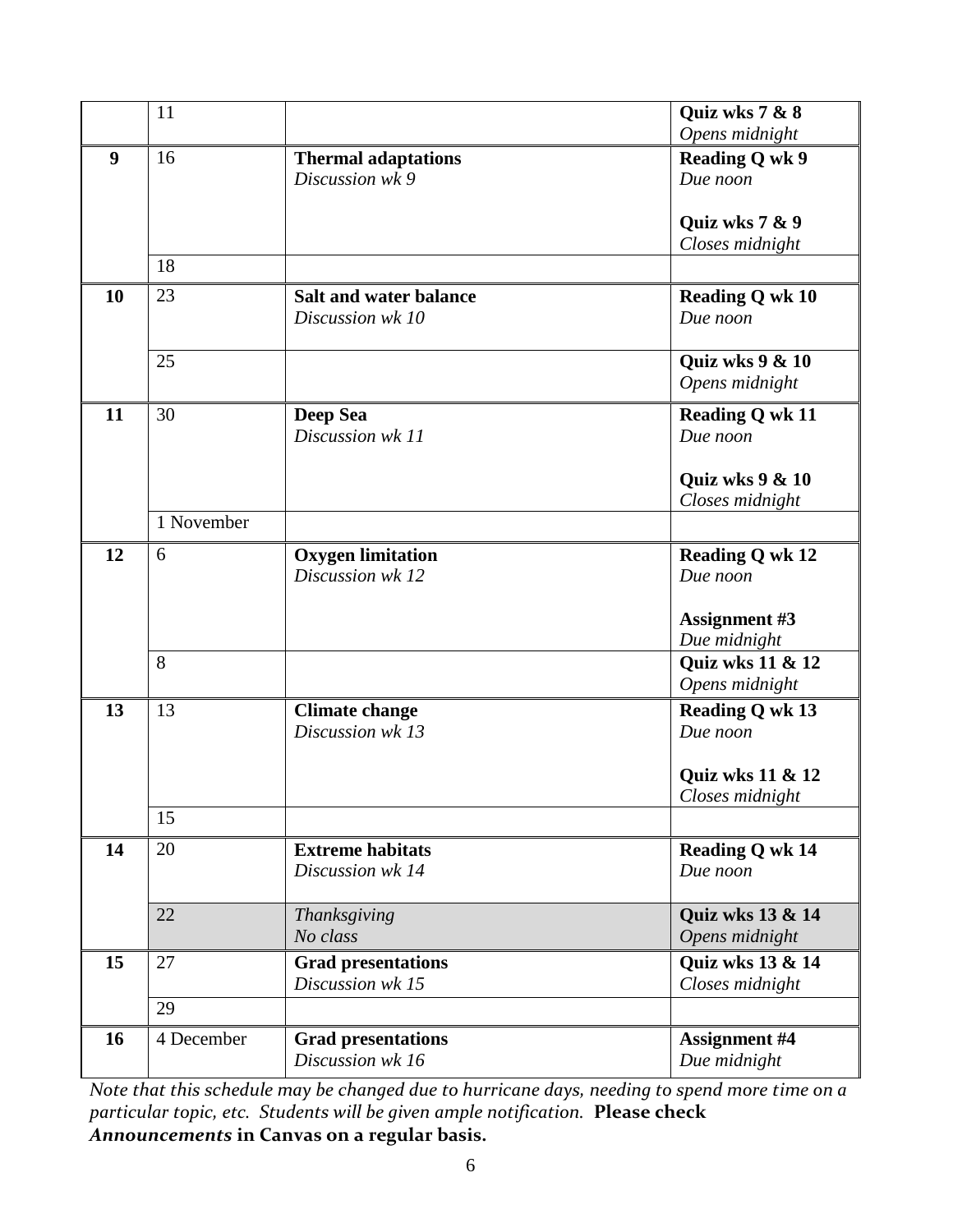## **Additional References**

Background material for two of the lectures, *Life in Fluid* and *Symbioses*, is not available in the recommended Willmer et al. text book. Therefore, it is suggested that the following materials be read before the corresponding lectures to help clarify the topics. These books can be purchased new, used, as an e-book, or as a rental, from a variety of online vendors. Older editions may be available in the UF library.

- 1. Levinton, Jeffrey S. 2009. Marine Biology; Function, Biodiversity, Ecology, 3<sup>rd</sup> Edition. Oxford University Press.
- 2. Nybakken, James W. and Mark D. Bertness. 2005. Marine Biology; An Ecological Approach, 6th Edition. Pearson Benjamin Cummings.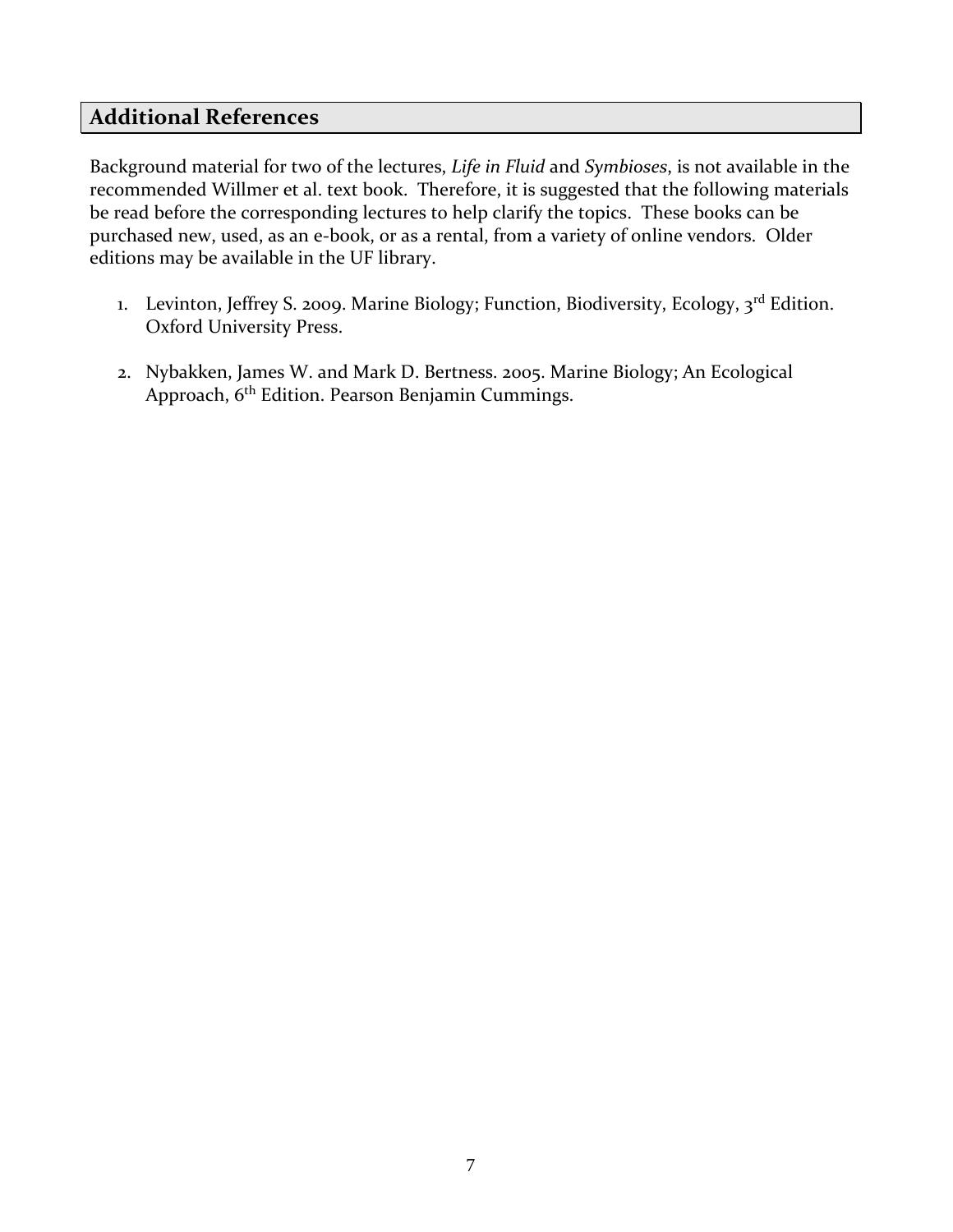### **Other Information**

# **Academic Honesty, Software Use, UF Counseling Services, Services for Students with Disabilities**

In 1995 the UF student body enacted an [honor code](http://www.dso.ufl.edu/sccr/honorcodes/honorcode.php) and voluntarily committed itself to the highest standards of honesty and integrity. When students enroll at the university, they commit themselves to the standard drafted and enacted by students.

In adopting this honor code, the students of the University of Florida recognize that academic honesty and integrity are fundamental values of the university community. Students who enroll at the university commit to holding themselves and their peers to the high standard of honor required by the honor code. Any individual who becomes aware of a violation of the honor code is bound by honor to take corrective action. The quality of a University of Florida education is dependent upon community acceptance and enforcement of the honor code.

#### **The Honor Pledge: We, the members of the University of Florida community, pledge to hold ourselves and our peers to the highest standards of honesty and integrity.**

On all work submitted for credit by students at the university, the following pledge is either required or implied: **"On my honor, I have neither given nor received unauthorized aid in doing this assignment."**

The university requires all members of its community to be honest in all endeavors. A fundamental principle is that the whole process of learning and pursuit of knowledge is diminished by cheating, plagiarism and other acts of academic dishonesty. In addition, every dishonest act in the academic environment affects other students adversely, from the skewing of the grading curve to giving unfair advantage for honors or for professional or graduate school admission. Therefore, the university will take severe action against dishonest students. Similarly, measures will be taken against faculty, staff and administrators who practice dishonest or demeaning behavior.

Students should report any condition that facilitates dishonesty to the instructor, department chair, Student Honor Council, or Student Conduct and Conflict Resolution in the Dean of Students Office.

#### *(Source: 2011-2012 Undergraduate Catalog)*

It is assumed all work will be completed independently unless the assignment is defined as a group project, in writing by the instructor.

This policy will be vigorously upheld at all times in this course.

### **Software Use:**

All faculty, staff and students of the university are required and expected to obey the laws and legal agreements governing software use. Failure to do so can lead to monetary damages and/or criminal penalties for the individual violator. Because such violations are also against university policies and rules, disciplinary action will be taken as appropriate.